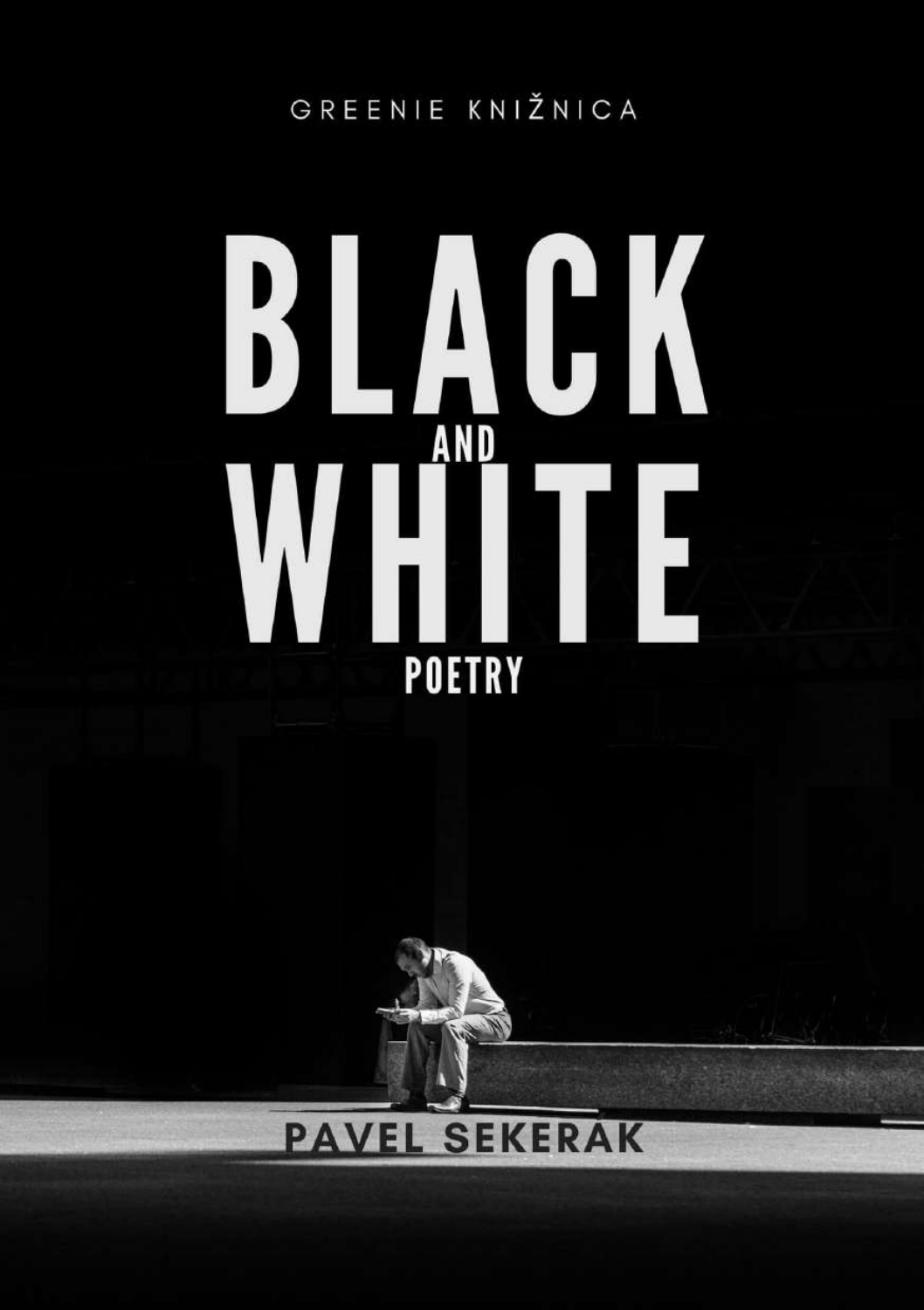# <span id="page-1-0"></span>BLACK and WHITE poetry

*Pavel Sekerák*

Language correction: Salome Oslancova

| Author         | Publisher | License   | Edition             | <b>GKBN</b> |
|----------------|-----------|-----------|---------------------|-------------|
| Pavel          | Greenie   | CC-BY-NC- | <b>First (2020)</b> | 010001      |
| <b>Sekerák</b> | knižnica  | <u>ND</u> |                     |             |

P. Sekerák - BLACK and WHITE poetry 2/27 [greenie.elist.sk](http://greenie.elist.sk/)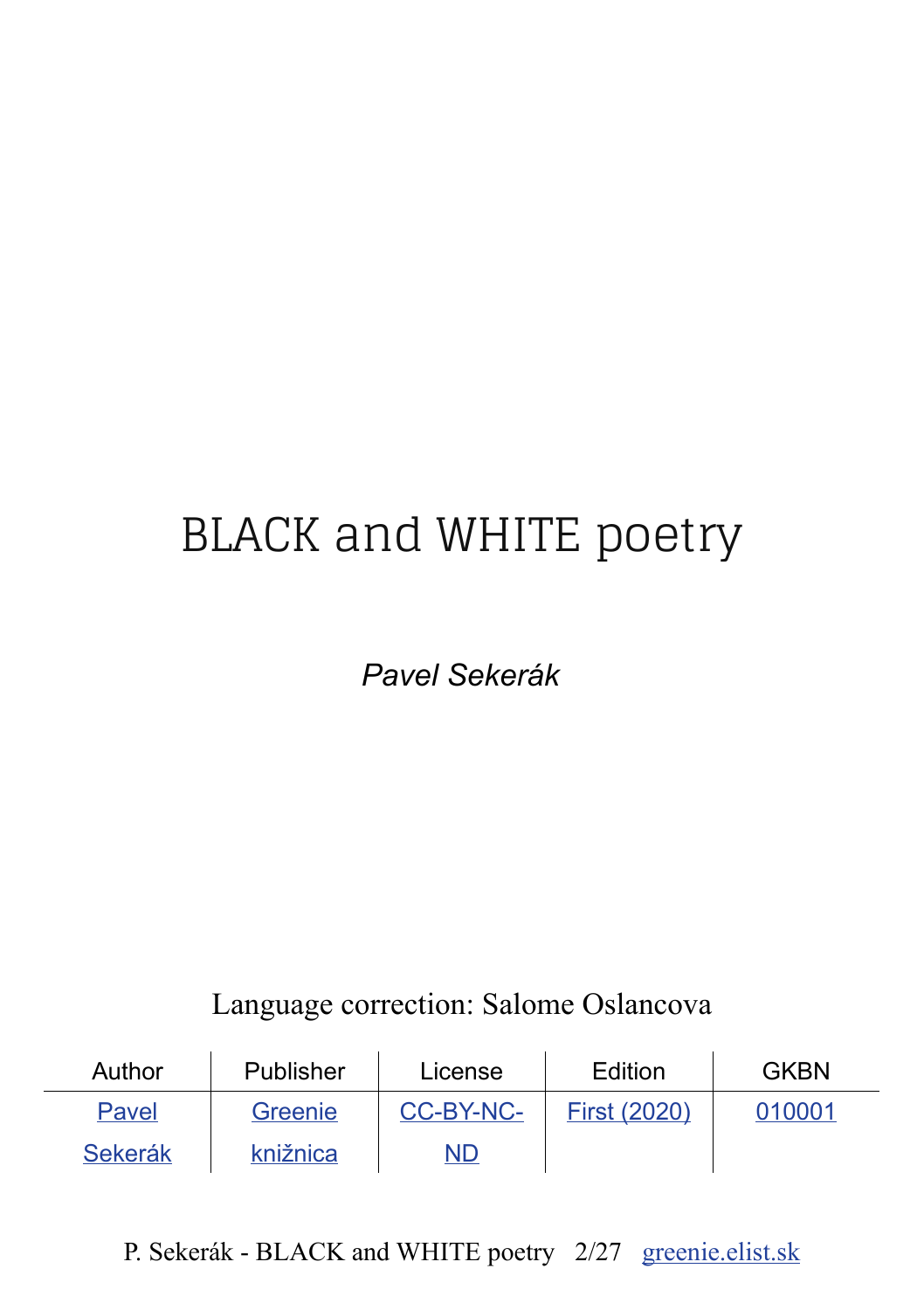P. Sekerák - BLACK and WHITE poetry 3/27 greenie.elist.sk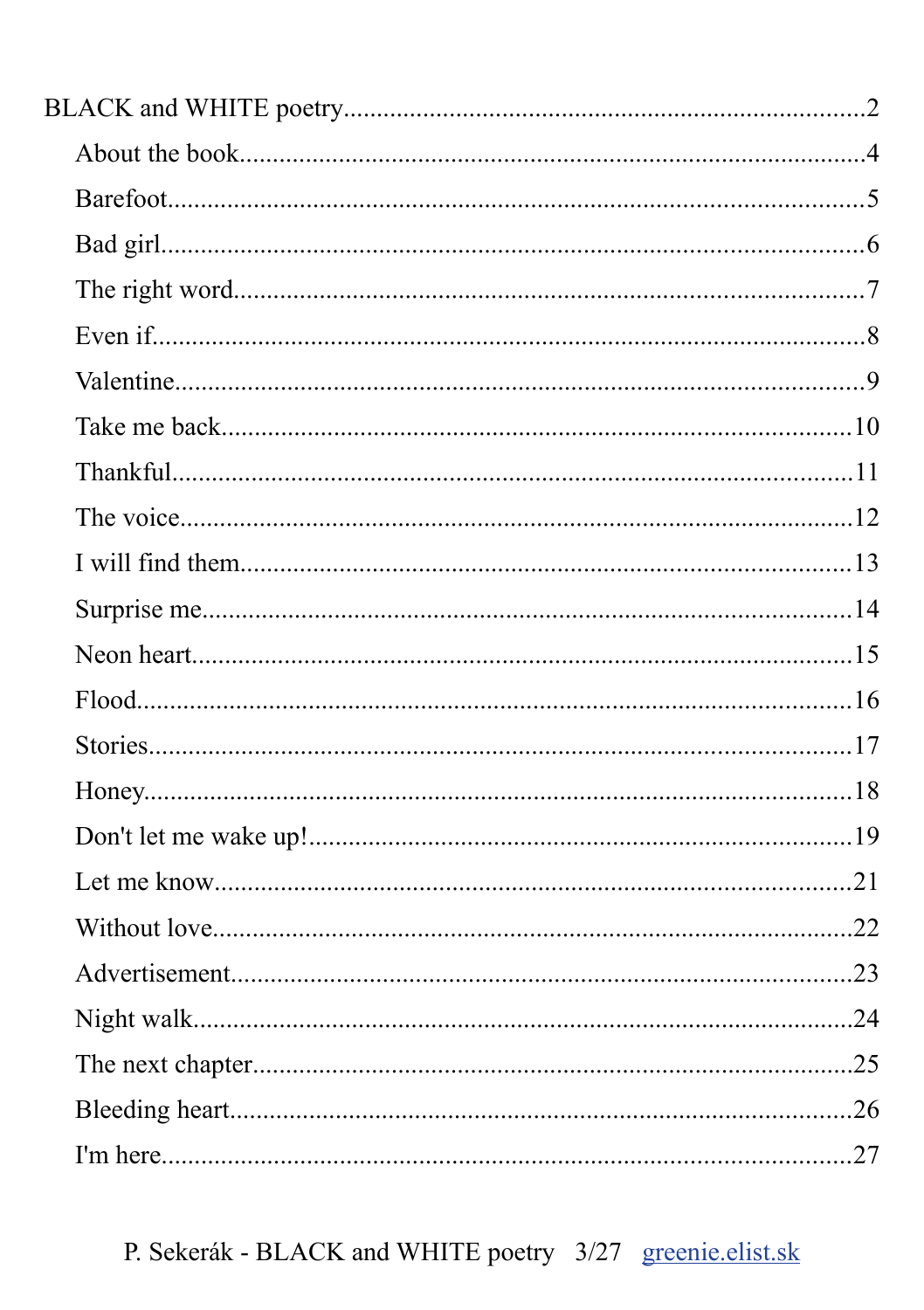# <span id="page-3-0"></span>A b o u t the book

Nothing in our lives is really black. Not even white. However, we feel it so many times. But why is it easier for a person to write something when he is sad? Who knows…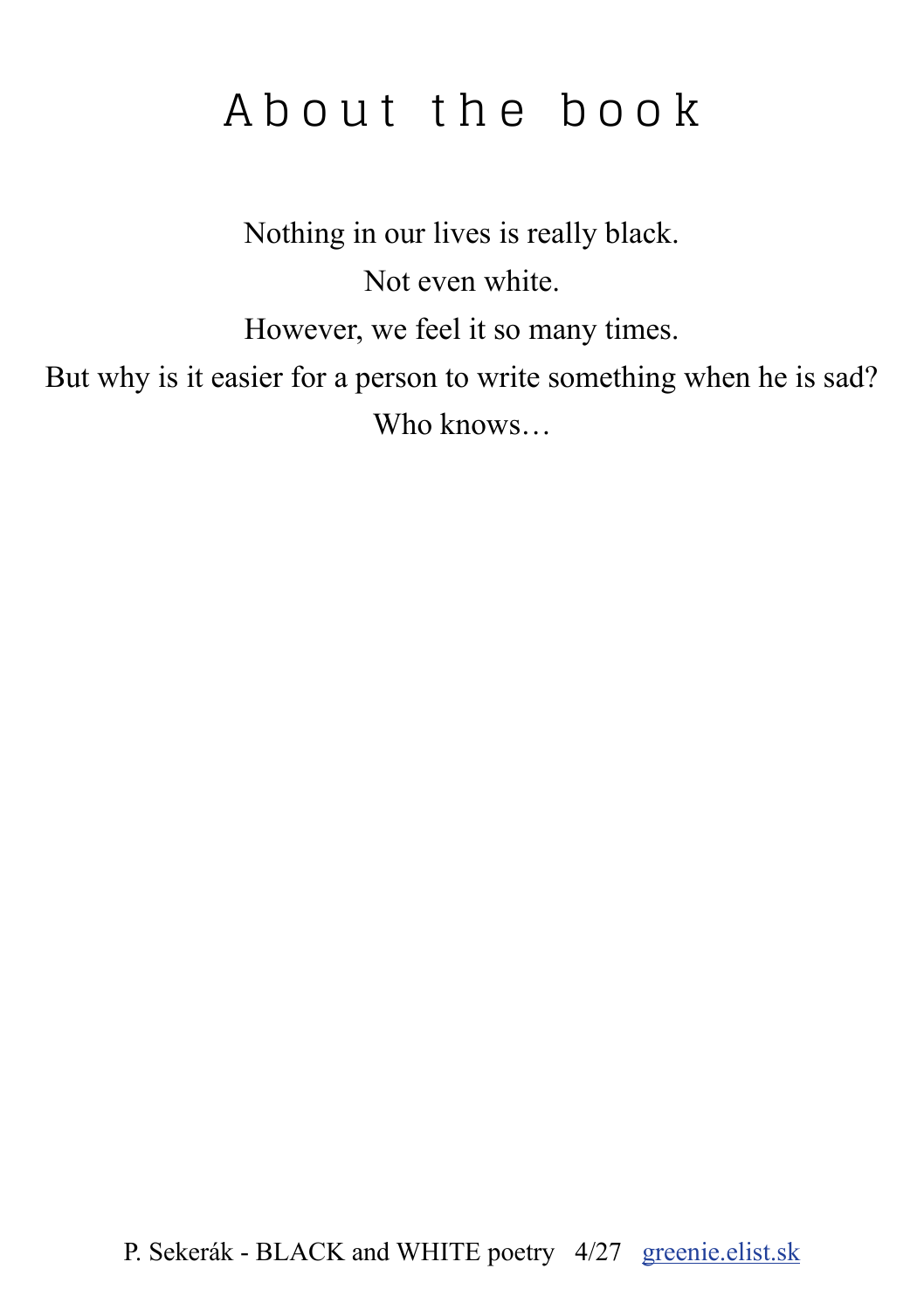# <span id="page-4-0"></span>B a r e f o o t

Take my hand and follow me, through the rainbow to the stars. Please don't think of loneliness. Everything's fine when you smile.

It doesn't matter, honey, that you're barefoot. I am too. I don't need any money. The only thing I need is you.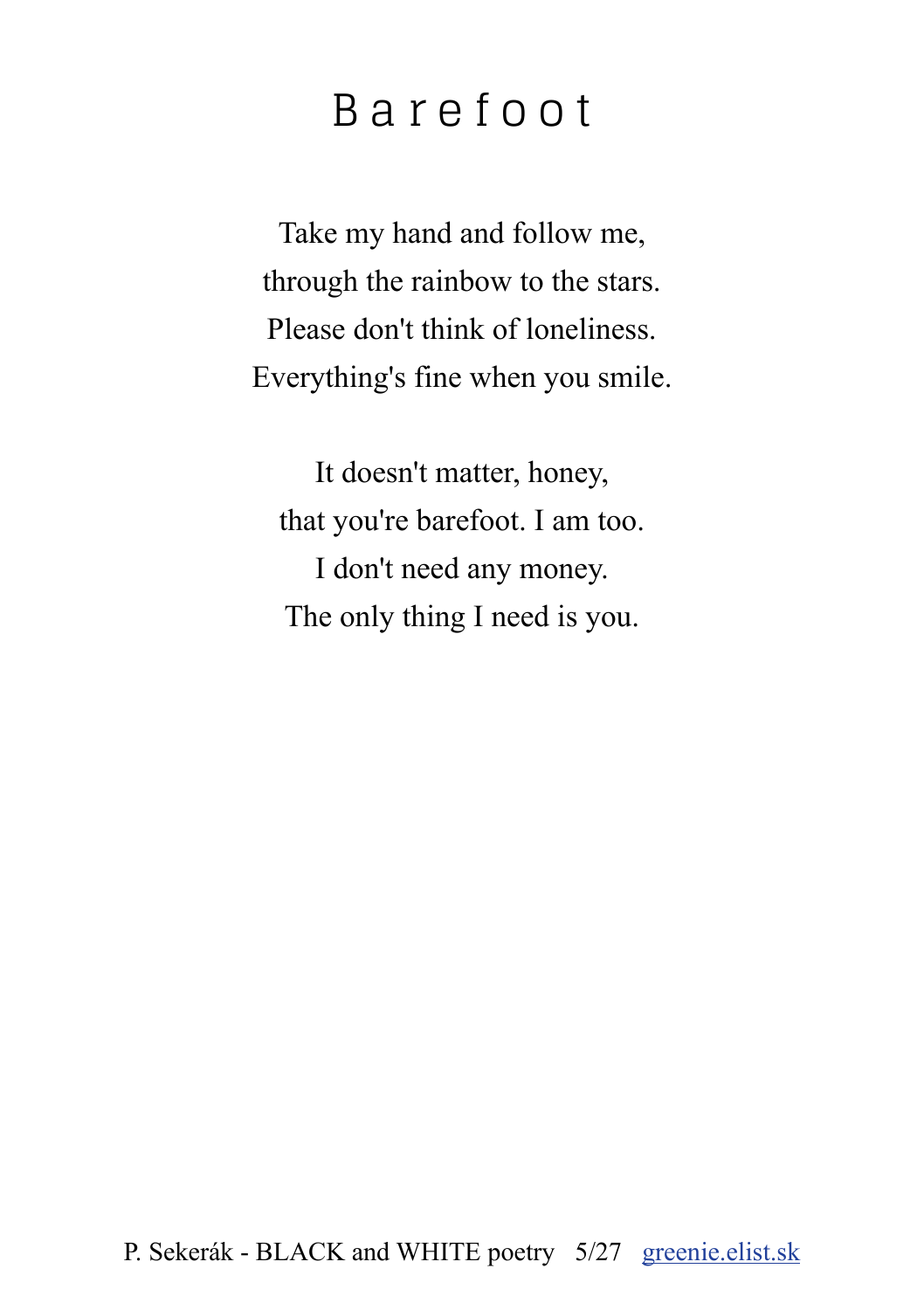# <span id="page-5-0"></span>B a d g i r l

Do you want to buy some cocaine? Asked me a little girl. I'm not here to complain, I'm here just to inform.

Beware of the cute smile and the lovely kiddy voice. You don't know what's hiding, behind the easy choice.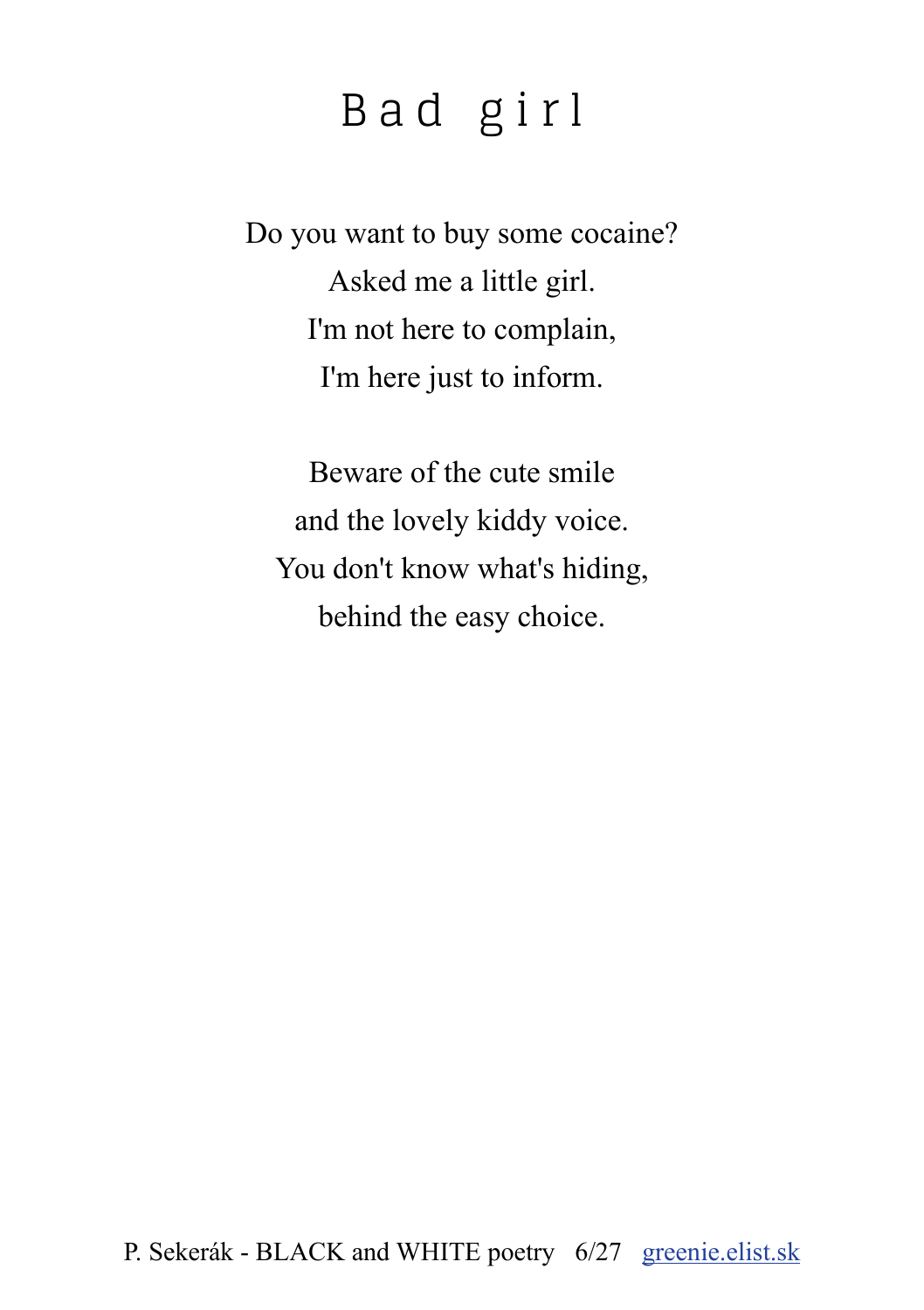# <span id="page-6-0"></span>The right word

Look into my eyes, you will see the love, reflection of an angel.

Look into my heart, burning deep inside, scared, empty and painful.

It's hard to explain, all the pain behind the smile, life in my inner world.

It's hard to hold on, walking the green mile, so help me find the right word.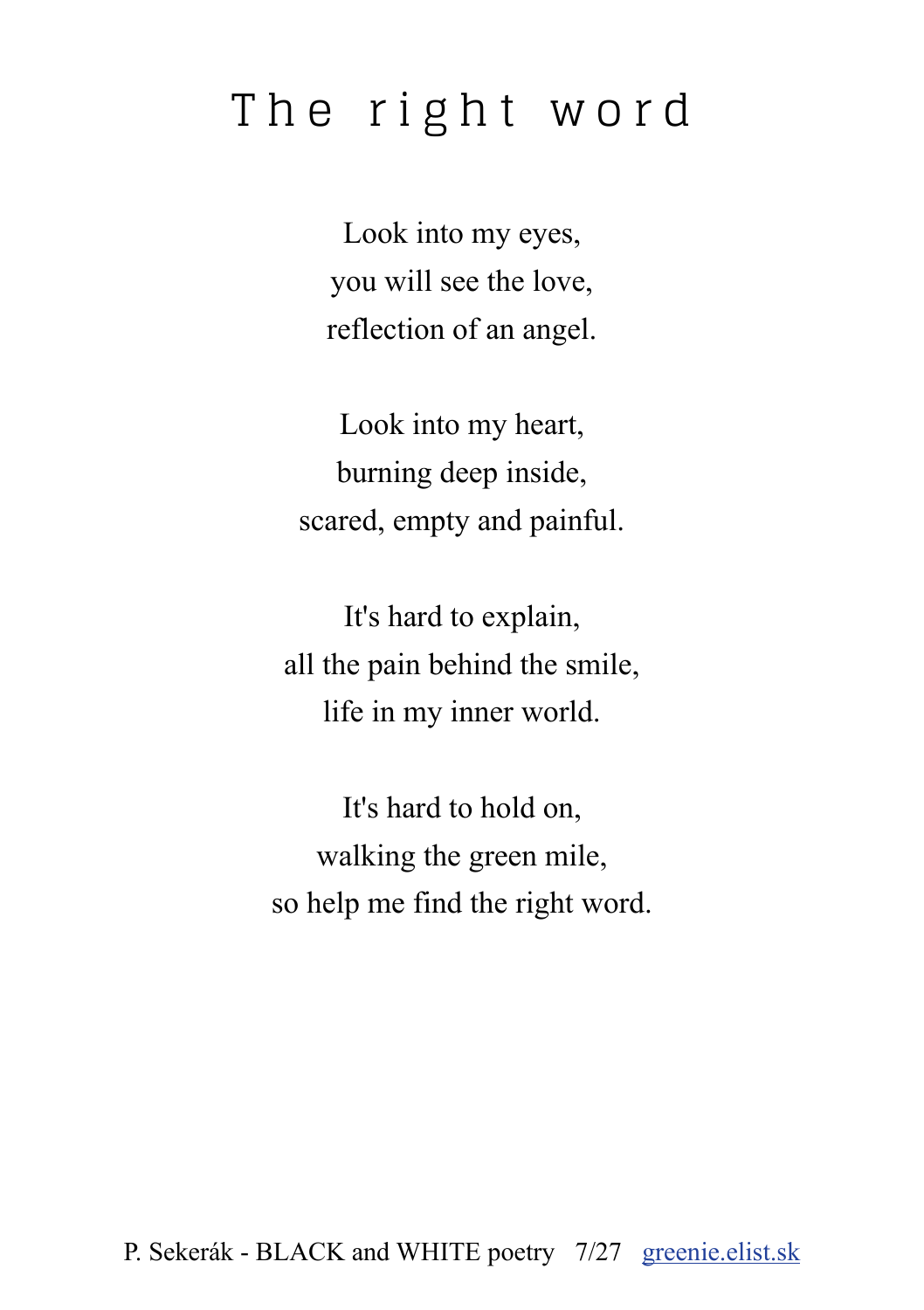## <span id="page-7-0"></span>E v e n i f

All the things we keep inside, all the things we're trying to hide, all the things they cannot see, are written to our memory.

Even if I fall again, even if I miss the train, even if my life goes wrong, I will sing a happy song.

I'll sing a song about the tree, where I found you and you found me. A song about big love for free, that fills all the air I breathe.

There's nothing more to say, my dear, even I'm not Richard Gere, I'll be there for you forever, hope we will still be together.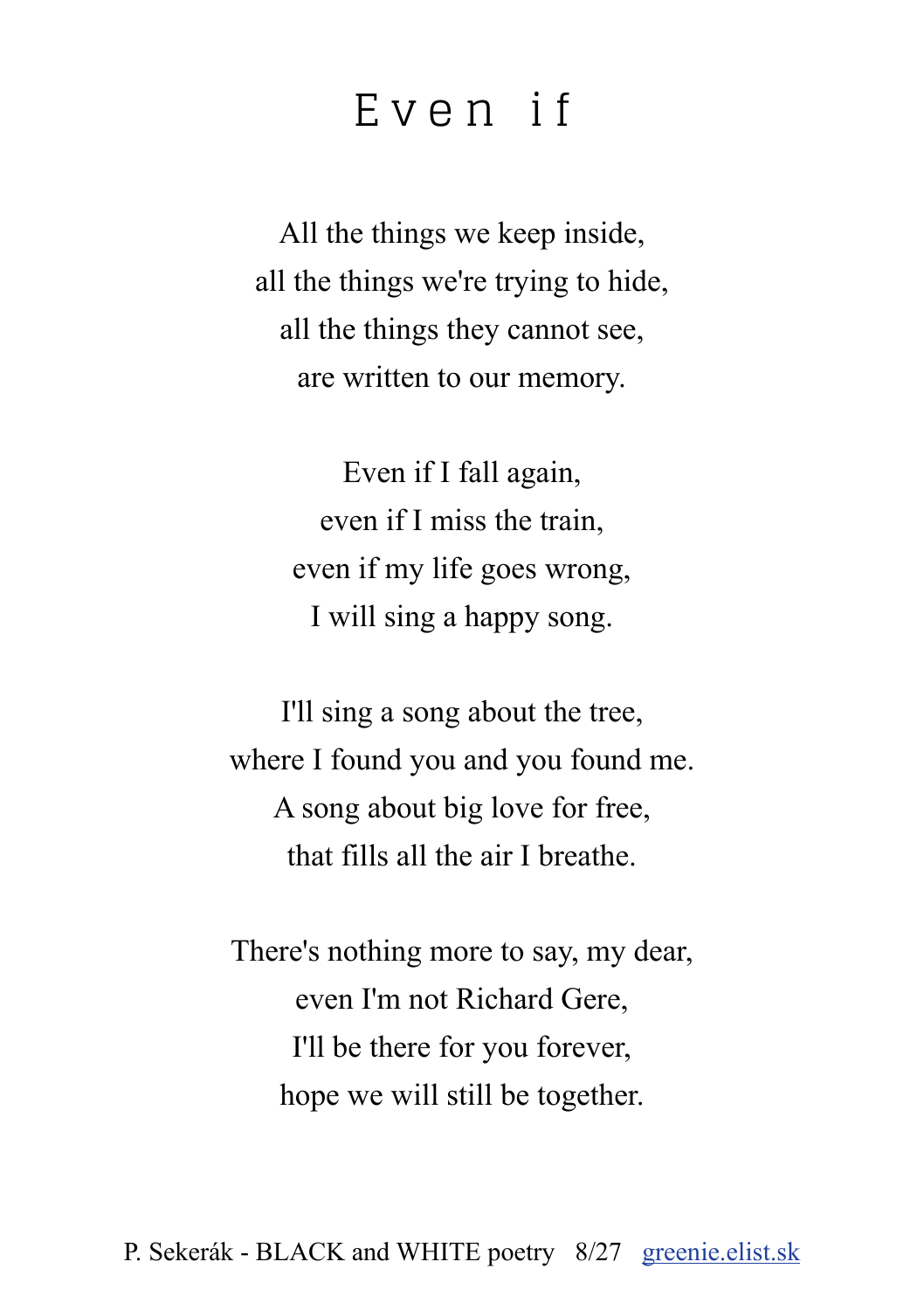# <span id="page-8-0"></span>V a l e n t i n e

Black Valentine roses, dying before I smell their fragrance. They're falling on my empty table, today has a love forbidden entrance.

Hands that want to hug some beauty, ignite another cigarette. I'd better play Call of duty, love is just a silhouette.

> She will dissolve like smoke, I can't touch her body. I'll play on my piano now, a sweet and sad melody.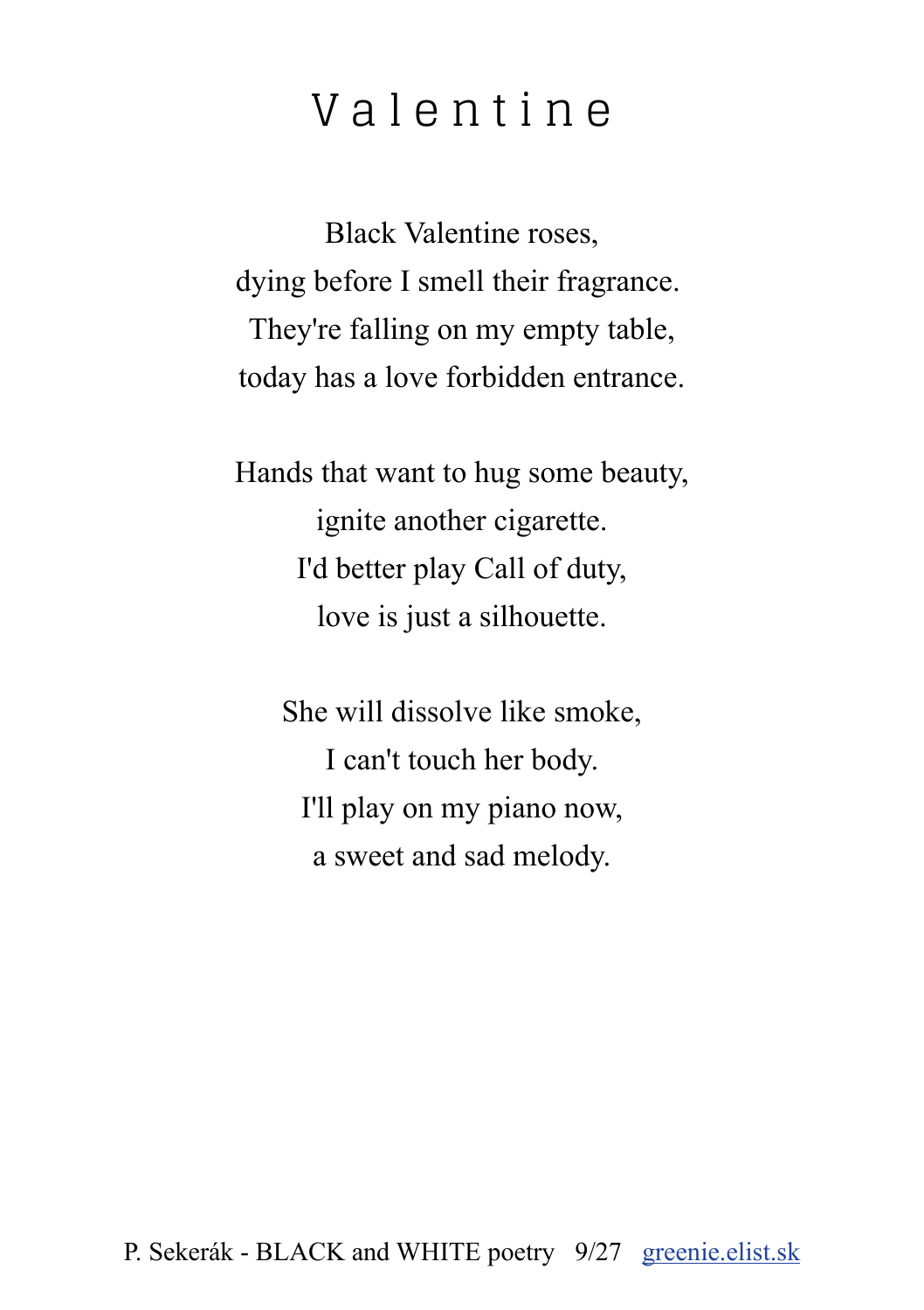# <span id="page-9-0"></span>Take me back

Here I am. On my knees again. I give to you all my heart.

Here I am. A broken, sinful man. So take me back, to the start.

Take me back, to the place, where love is the one, that surrounds me.

Take me back, into your arms. Where could I feel, that you love me.

P. Sekerák - BLACK and WHITE poetry 10/27 [greenie.](http://greenie.elist.sk/)elist.sk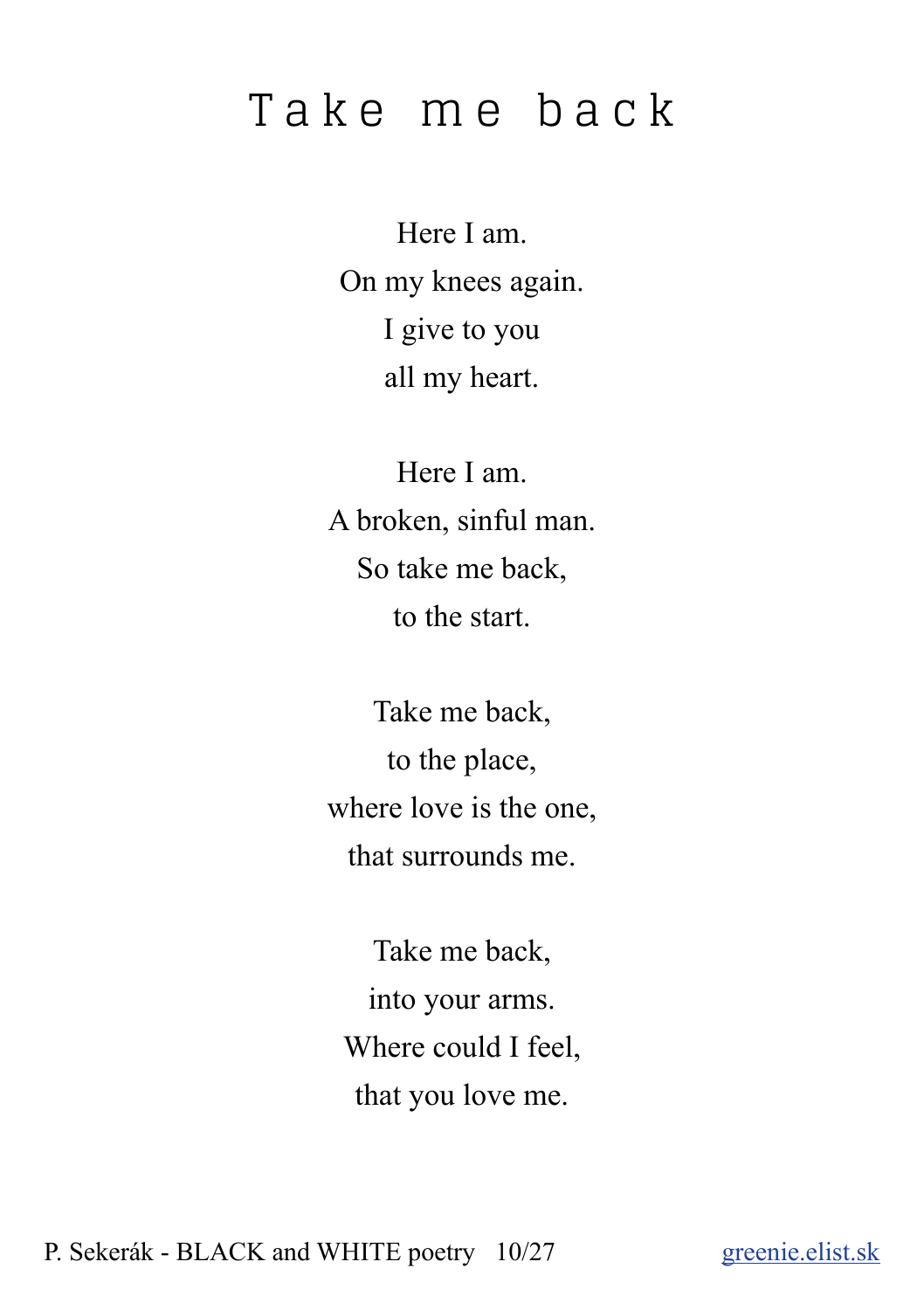# <span id="page-10-0"></span>T h a n k f u l

Sometimes I am shy. Sometimes I am strong. My feelings cannot hide. I don't care if it's wrong.

Honey, I love you more, than the whole world around us. Love you more than myself, more than tears that drown us.

I want to be in your embrace, to feel your heartbeat on my chest. To feel the skin of your nice face. Is it the end, or is it just a test?

I'm sorry for the sadness but I'm thankful for the time. For the time God gave us, to live dreams day and night.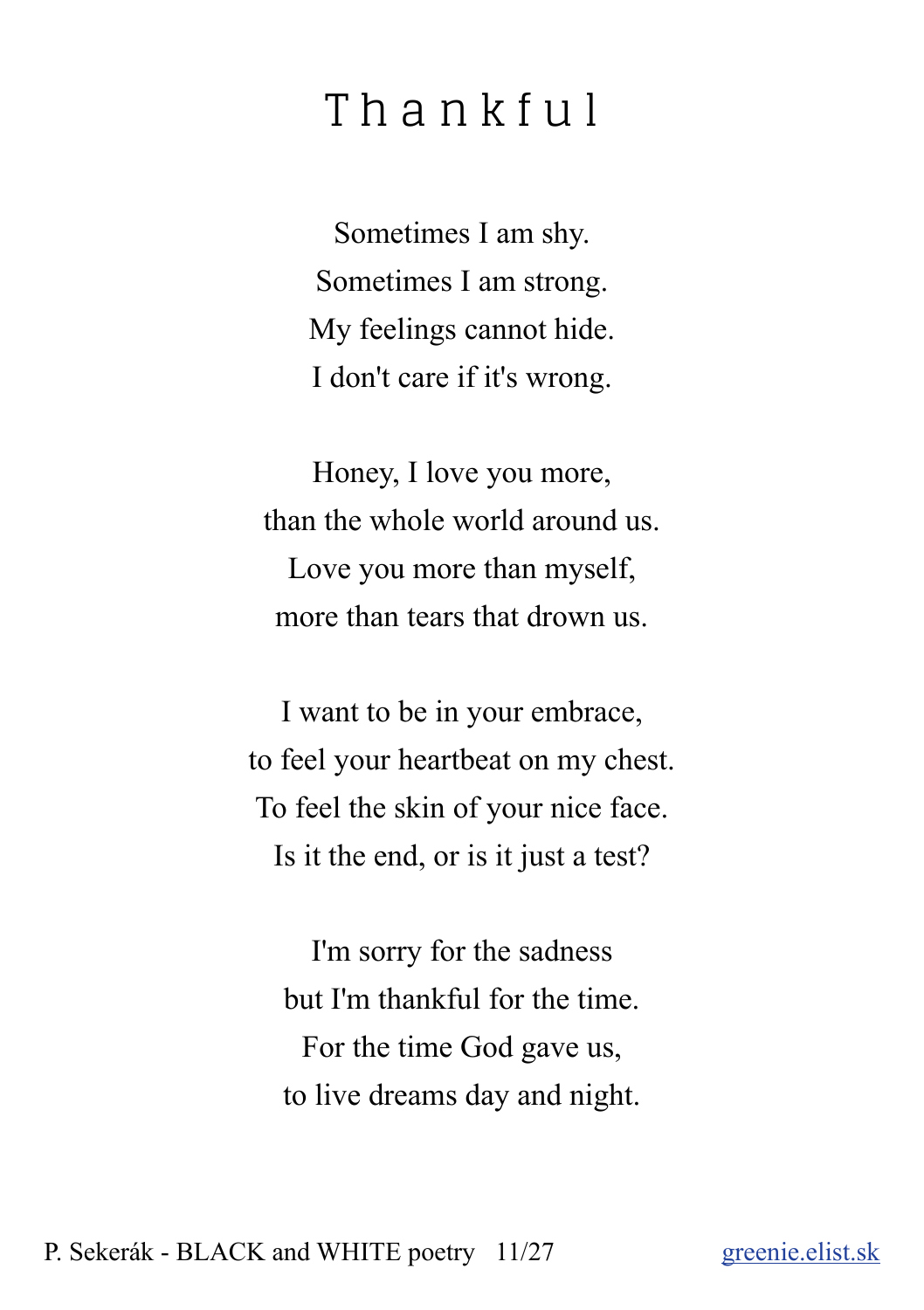#### <span id="page-11-0"></span>The voice

My whole heart cries out: Come and fill me with love. Take my broken dreams, and make them real life.

I'm on my way to the light, away from the dark side of me. But I still didn't find, the stolen forbidden key.

I feel lonely without hope. Without a vision of my future. I feel desperate in full scope. God tagged me as an unknown user.

There's no turning back for me, I will continue my journey. Few steps to my destiny, someone is calling: Follow me.

P. Sekerák - BLACK and WHITE poetry 12/27 [greenie.](http://greenie.elist.sk/)elist.sk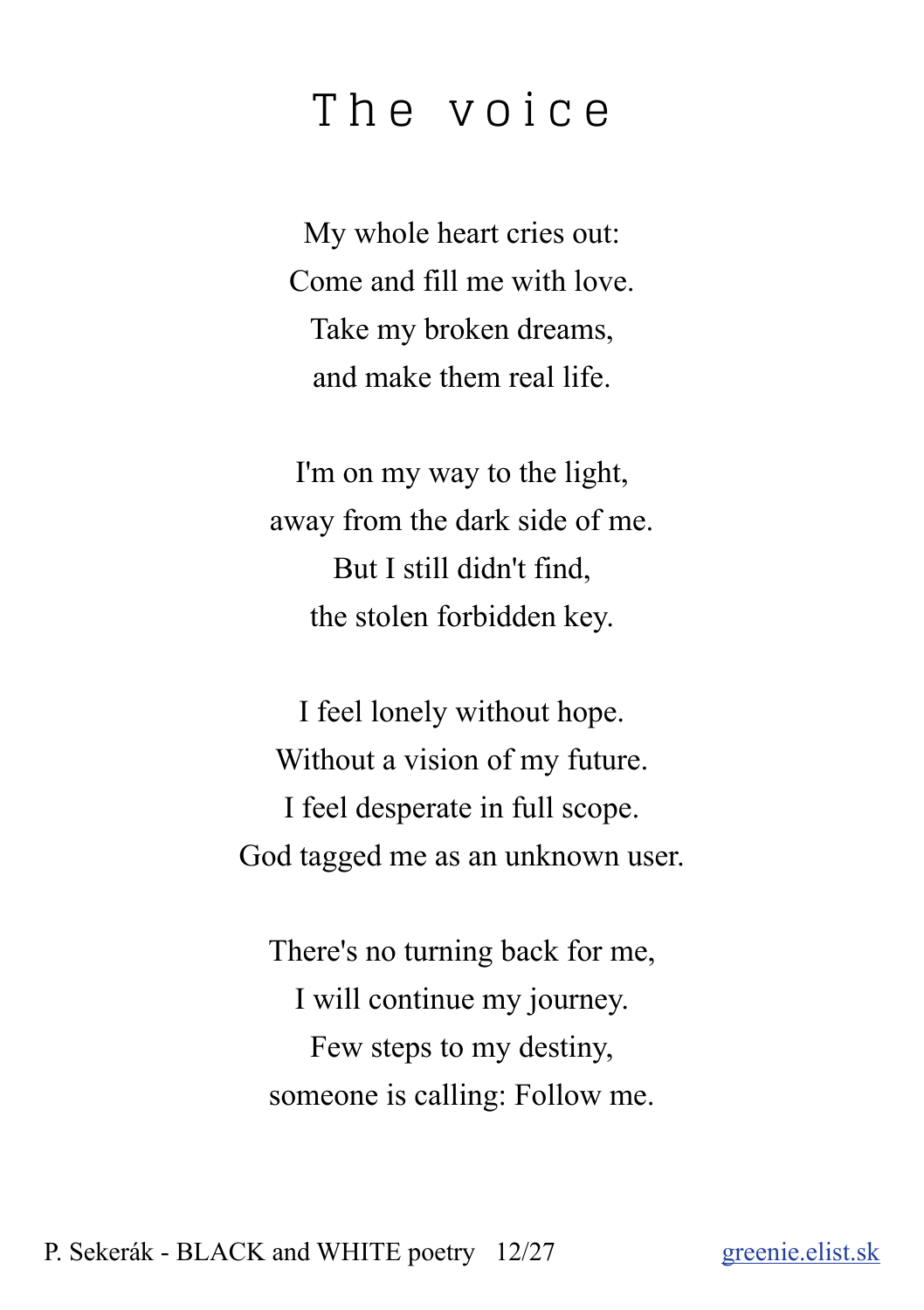# <span id="page-12-0"></span>I will find them

I don't know where you are now. You should be here and sitting near me. I long to see your pretty smile, hope, wherever you are, you hear me.

I try so hard to find a place, to stay together, you and me. Where can I endlessly caress your face, I will find them if you agree.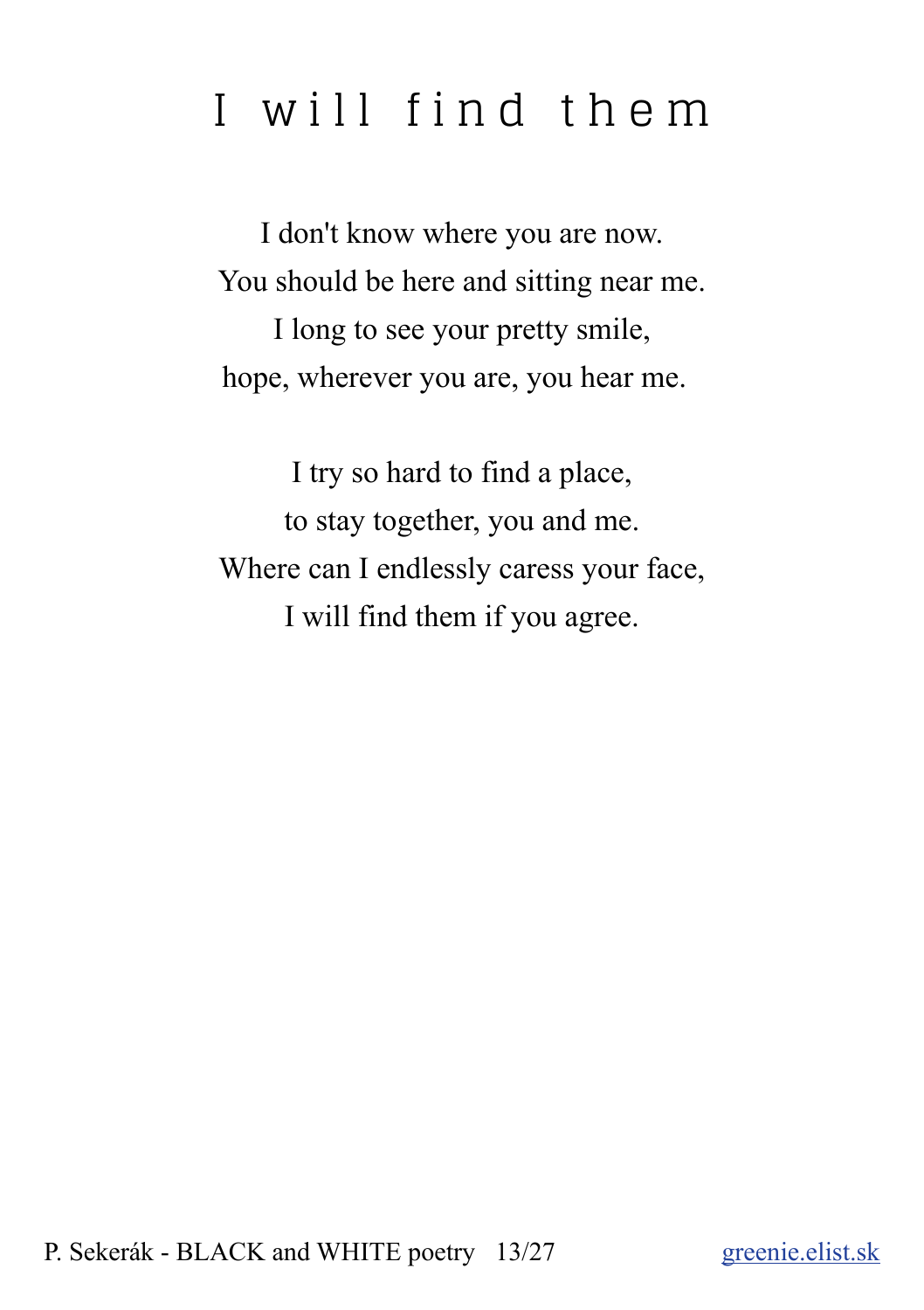# <span id="page-13-0"></span>S u r p r i s e m e

Where is the key? I need to open the door. I need to find, the remote control of my soul.

Last time I saw you in my dreams, singing loud a happy song, walking through the sunbeams, and dancing all night long.

> And then I woke up, You were not by me. Please try it once, try to surprise me.

P. Sekerák - BLACK and WHITE poetry 14/27 [greenie.](http://greenie.elist.sk/)elist.sk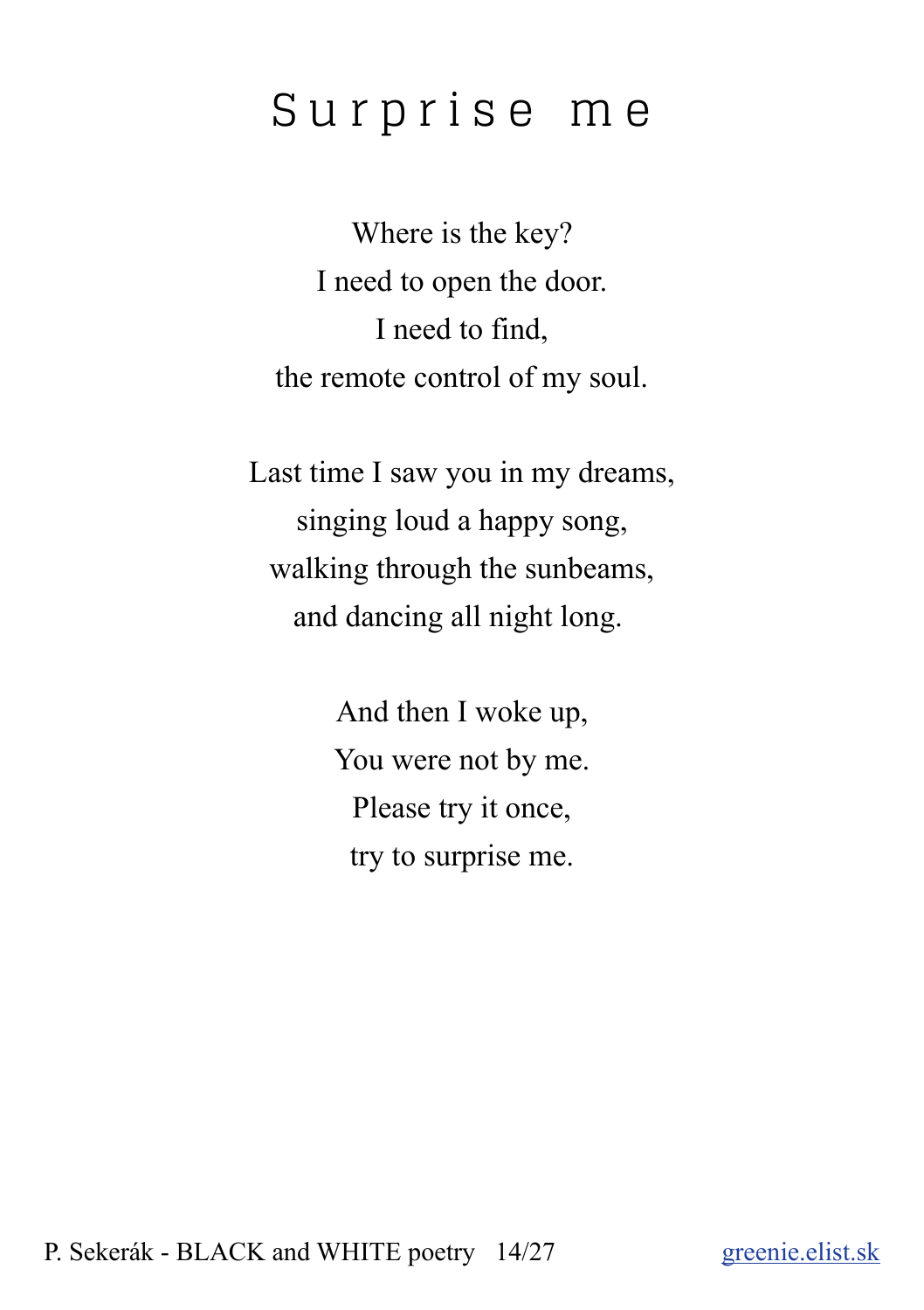#### <span id="page-14-0"></span>N e o n h e a r t

I'm watching a silent shadow play, feeling so far away from you. Your eyes give me the hope to stay, to stay in love with you.

My heart shines through the night, longing for your hand's touch. Please, come back and hold me tight, and you'll know, I love you so much.

The piano losing its melody, the wonderful sounds from above. Now it's all changing to threnody, our four seasons of love.

There is a war inside my head, there is a place, where we live. Come and touch my neon heart, the only thing you can believe.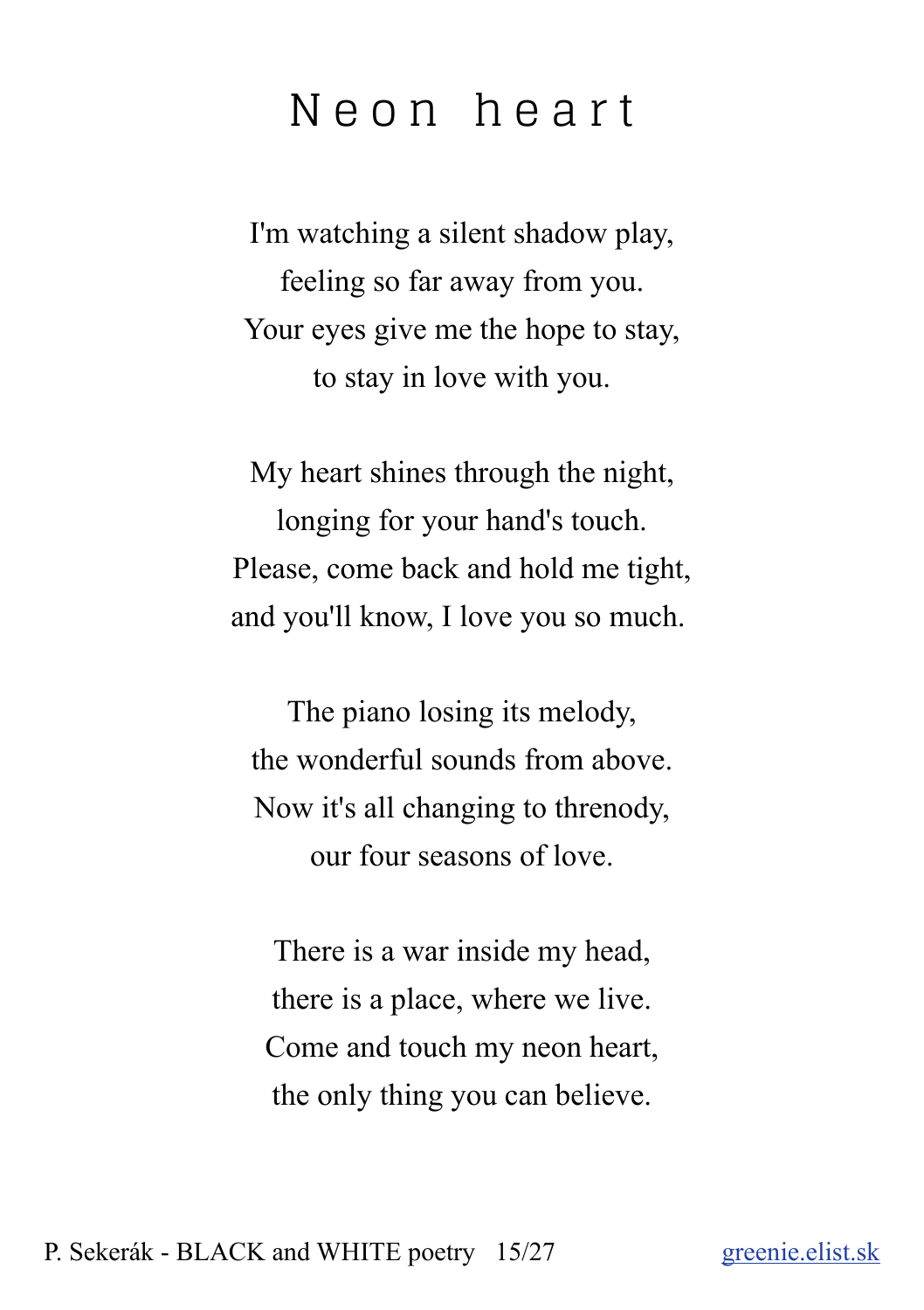# <span id="page-15-0"></span>F l o o d

Why is it all so complicated? How do I fight without a sword? Why are our souls still disconnected? Why can't I find the magic word?

Too many questions in my head. Look, what your love has done to me! I know It's my daily bread, to be the one who's still gloomy.

I'm living in a world of fantasy, where roses aren't red as blood. The pain in my heart brings me to ecstasy, and then it's all gone with a flood.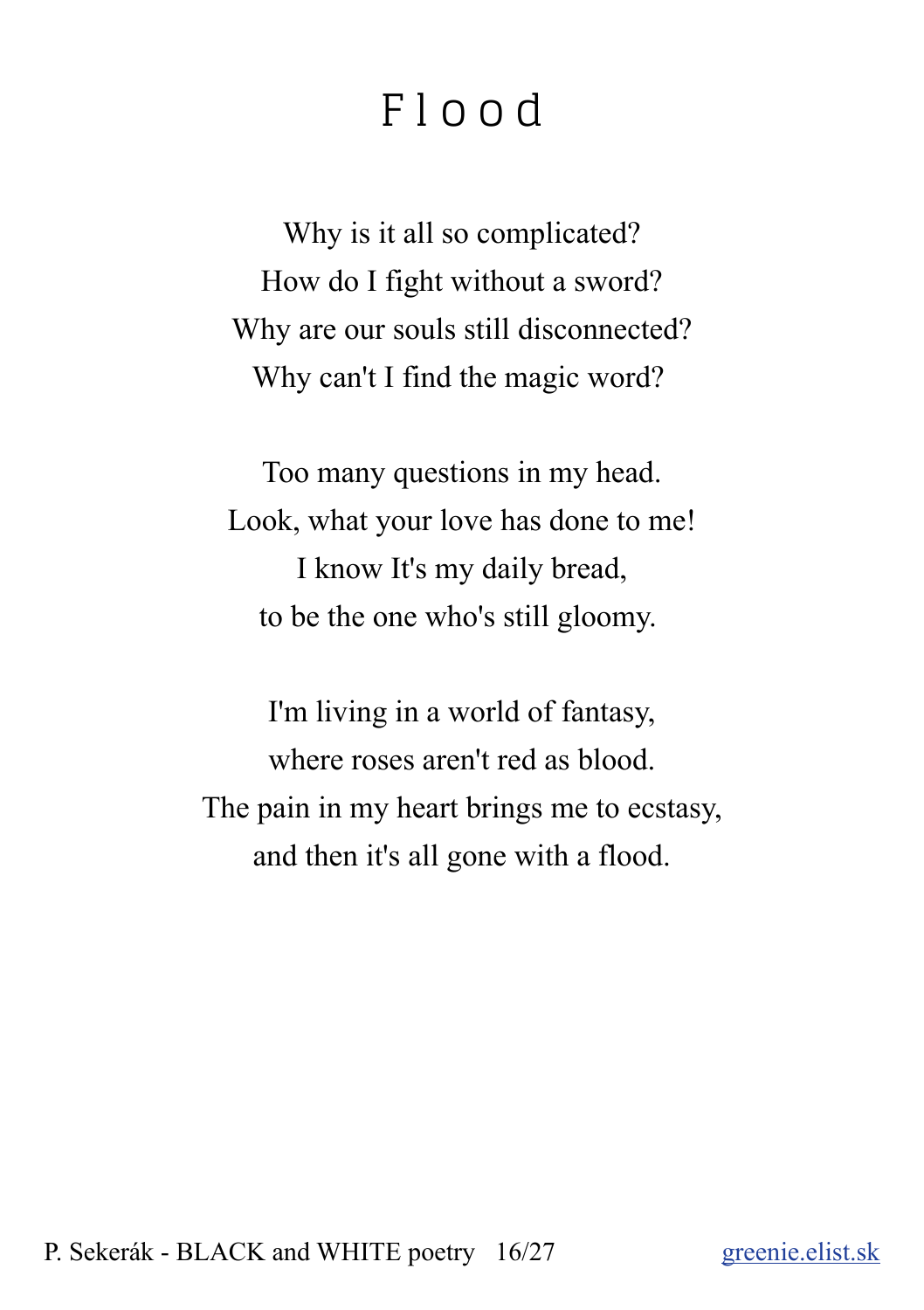## <span id="page-16-0"></span>S t o r i e s

Oh, how my heart cries, I knew it wouldn't work. I can't stand the pressure anymore.

I can't listen to those lies, with which I calm myself. I have to continue to play my role.

We all have stories to tell, even though my mouth is silent. Even though I turn my cell phone off.

The flames of pain are hot as hell, and my desire is so violent, so savage, it throws my soul off.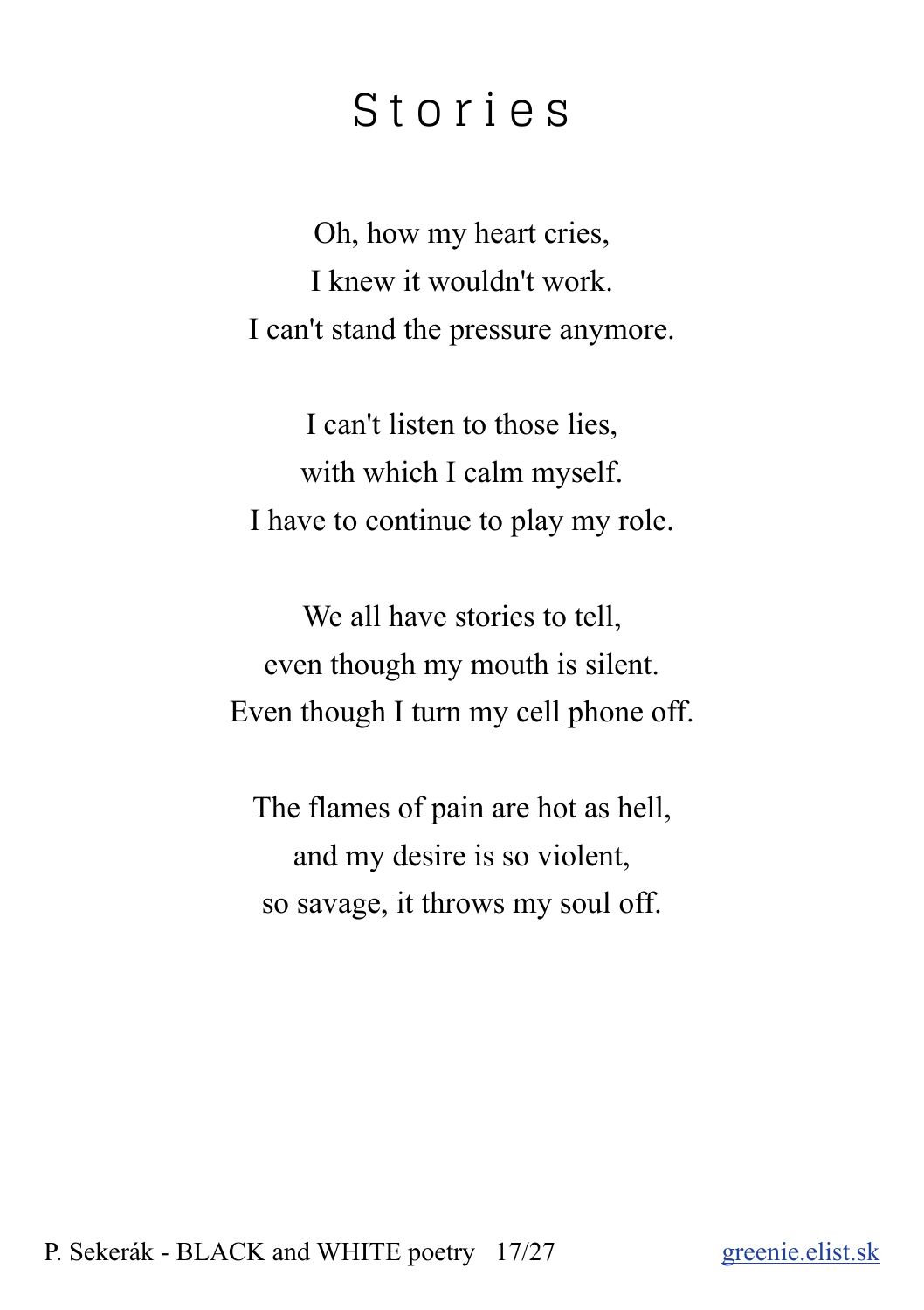# <span id="page-17-0"></span>H o n e y . . .

I don't hear your breath, next to me in the morning. All that sounds here, is a loud alarm warning.

I try to touch your face, before I open my eyes. But you're not in the place, where your body should lie.

Where are you, honey? I need you by my side. No, it's not funny. My fear is like high tide.

P. Sekerák - BLACK and WHITE poetry 18/27 [greenie.](http://greenie.elist.sk/)elist.sk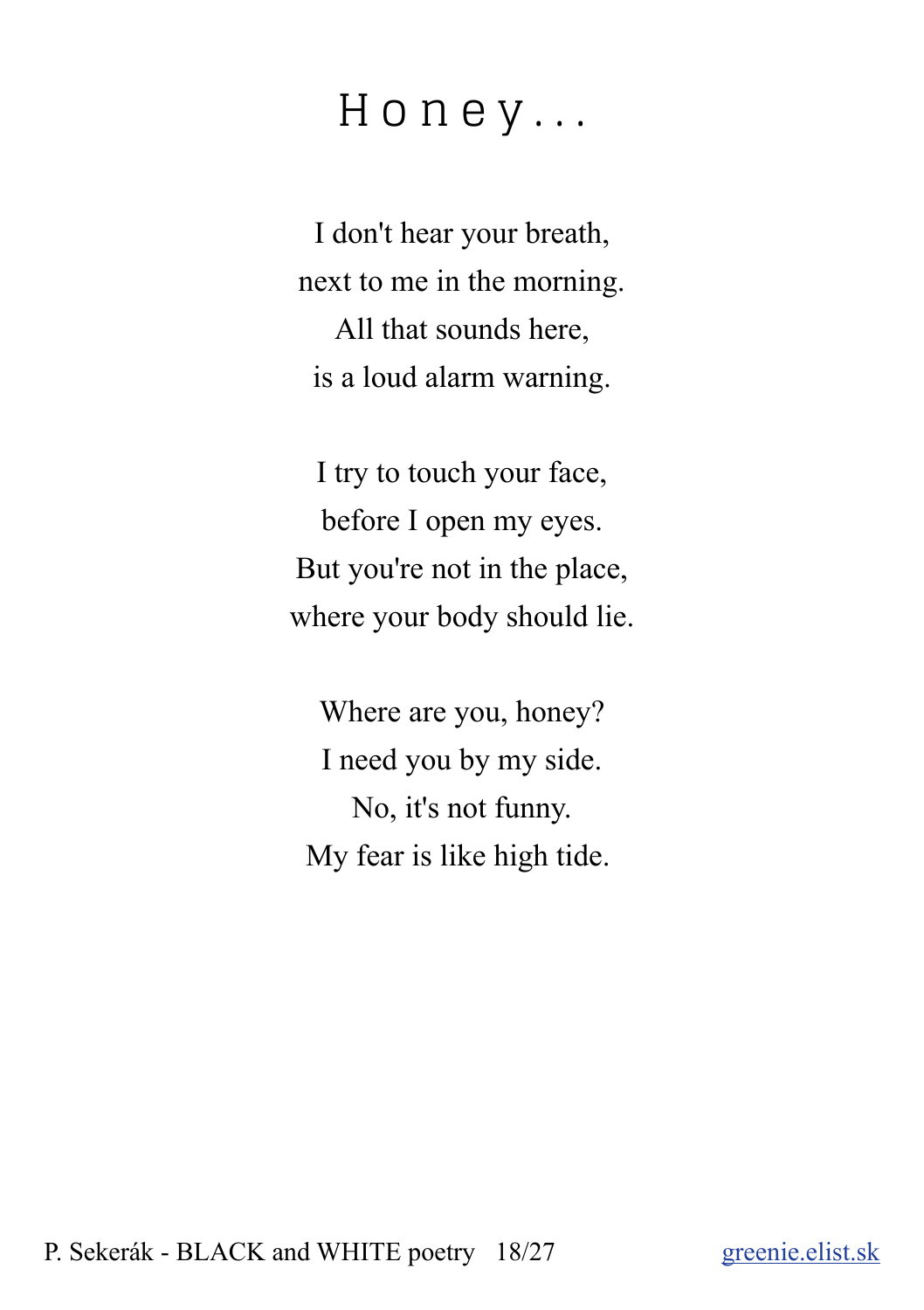# <span id="page-18-0"></span>Don't let me wake up!

There is no escape. I'm surrounded by music and I still dream about you.

You're my pretty angel, in my mind created. When I close my eyes, I'm finally with you.

Morning is my enemy, I can't leave the night. Please, help me and stop the next day.

> Don't let me wake up! I don't want to go. Don't let me wake up! Let me be with you!

> Don't let me wake up! I don't want to go. Don't let me wake up!

P. Sekerák - BLACK and WHITE poetry 19/27 [greenie.](http://greenie.elist.sk/)elist.sk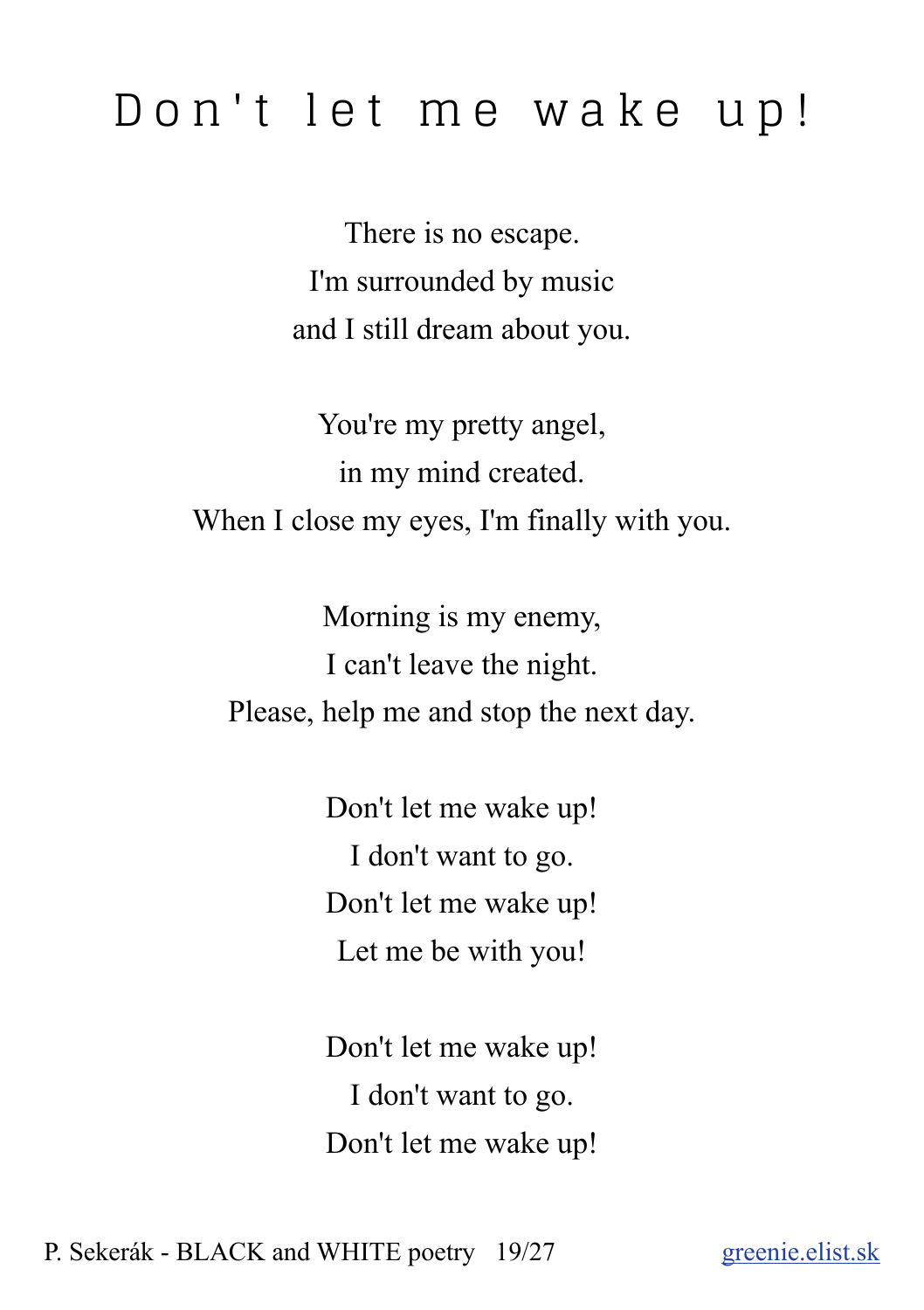Let me dream forever.

P. Sekerák - BLACK and WHITE poetry 20/27 [greenie.](http://greenie.elist.sk/)elist.sk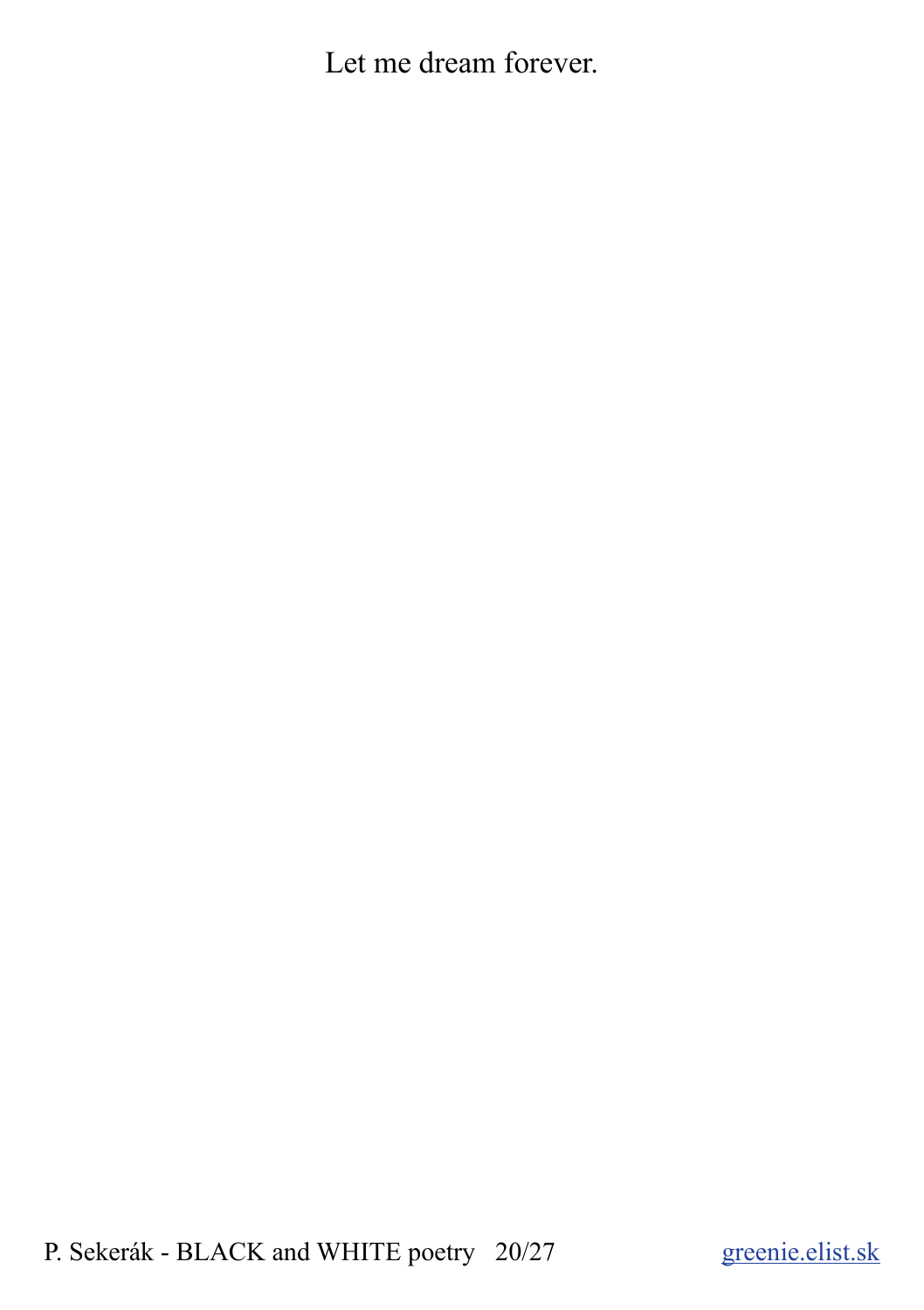# <span id="page-20-0"></span>Let me know

Cold winter wind blows. Everything is frozen. Everything chills, within my soul.

Will anything change, if my heart will open? Please let me know Will I not be alone?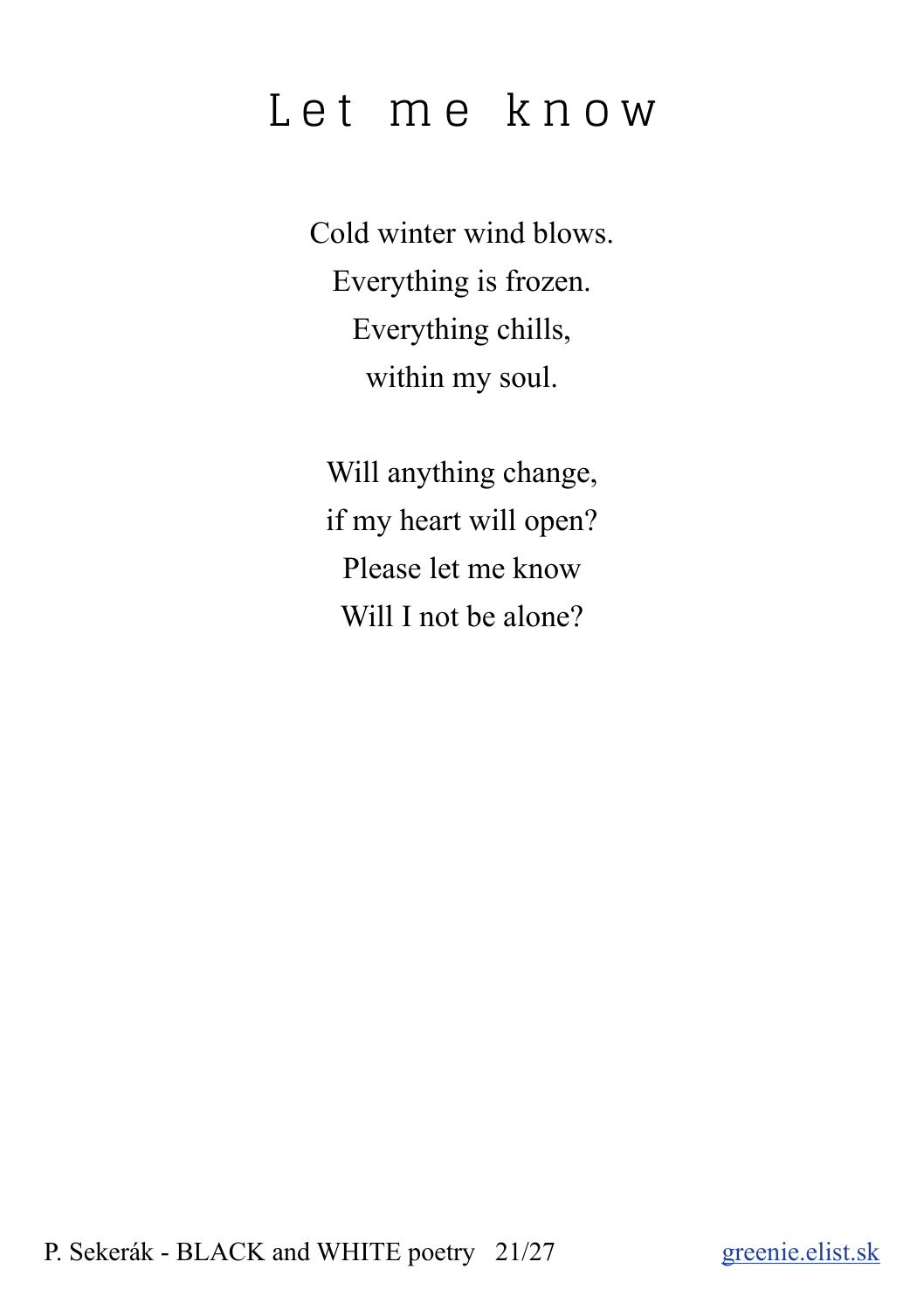# <span id="page-21-0"></span>Without love

I don't want to move on. I don't want anything new anymore. It was all nice, though cruel. For all those memories. For all the feelings that persist. For the world, where I lived. For all this, it was worth it. Suffering, hurt, longing ... I should be happy. But today I feel empty. Without sense, life is just dying.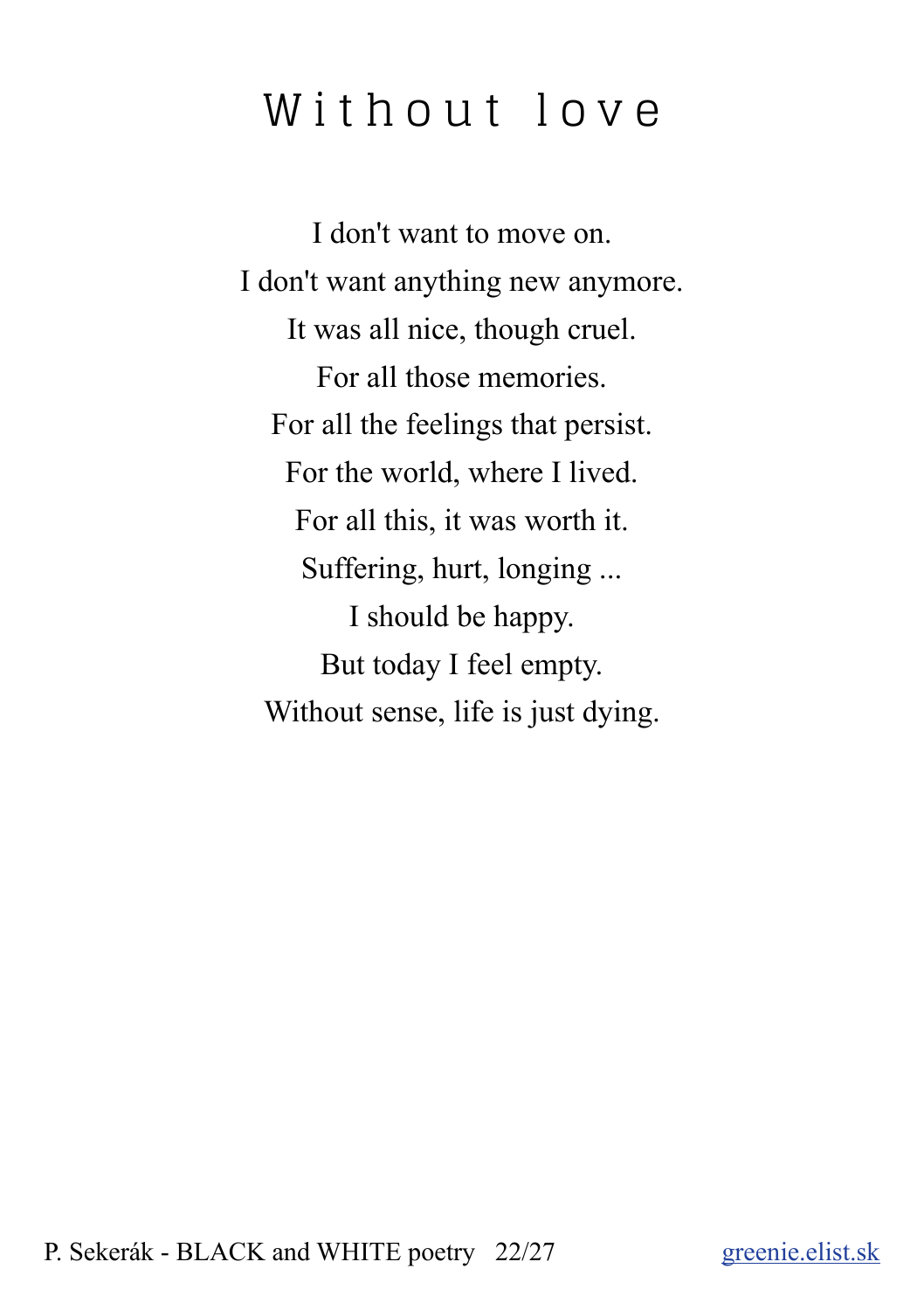# <span id="page-22-0"></span>A d v e r t i s e m e n t

Error 404. Love not found. Trying to find something more. My dreams got drowned.

> One heart for sale. They wrote in the ad. What if I fail? I feel something bad.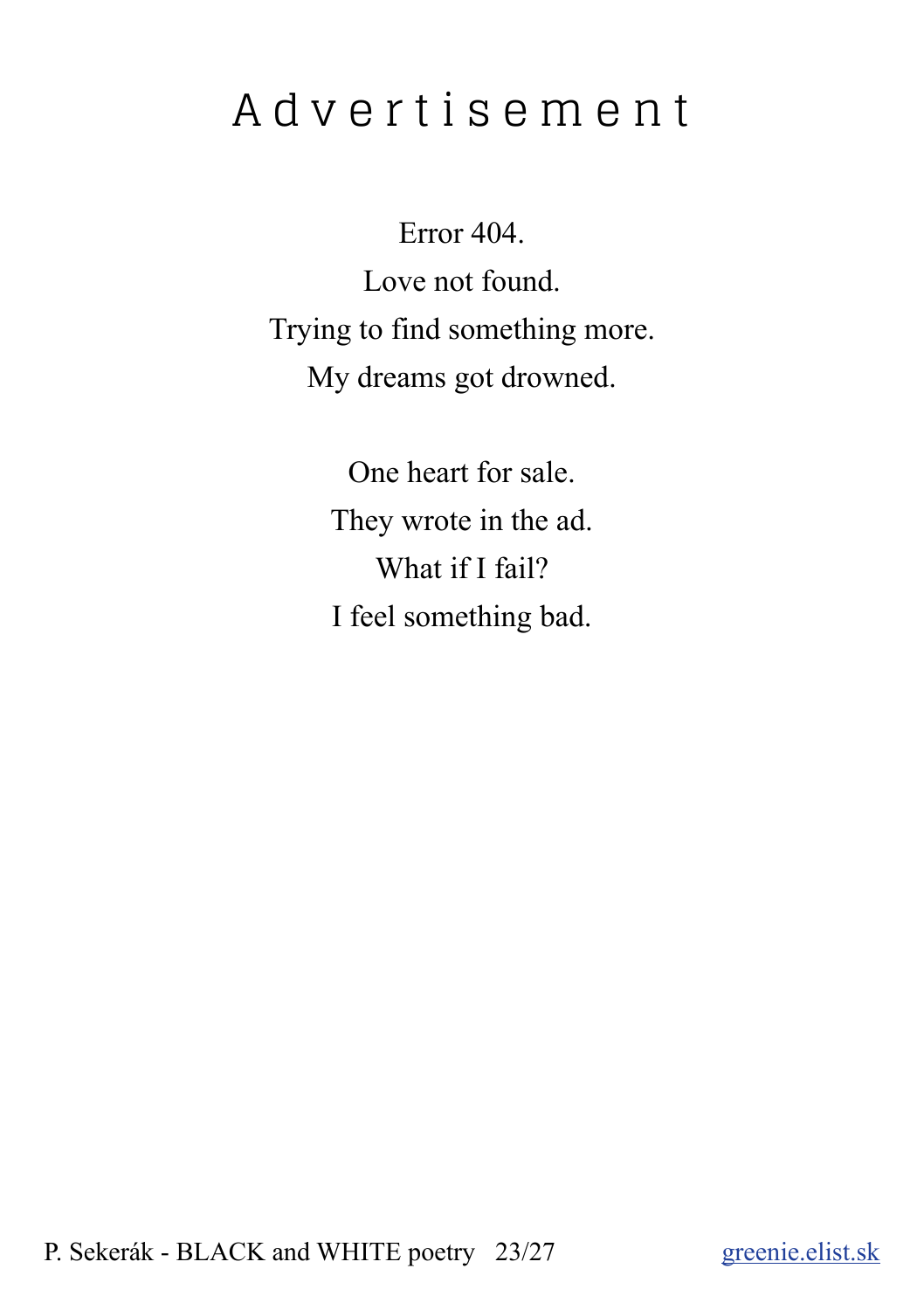# <span id="page-23-0"></span>Night walk

I forgot how to love, and smiles I can't recognize. Slow motion pictures try to remind me those feelings.

Watching through the window glass, I cannot see your eyes. And the music in my mind, can't defeat the demons.

Every day I fight, with the thoughts, which keeps me down. Sometimes I win and sometimes not.

Walking through the night, I lose myself in my hometown. And the flames of the stars are burning hot.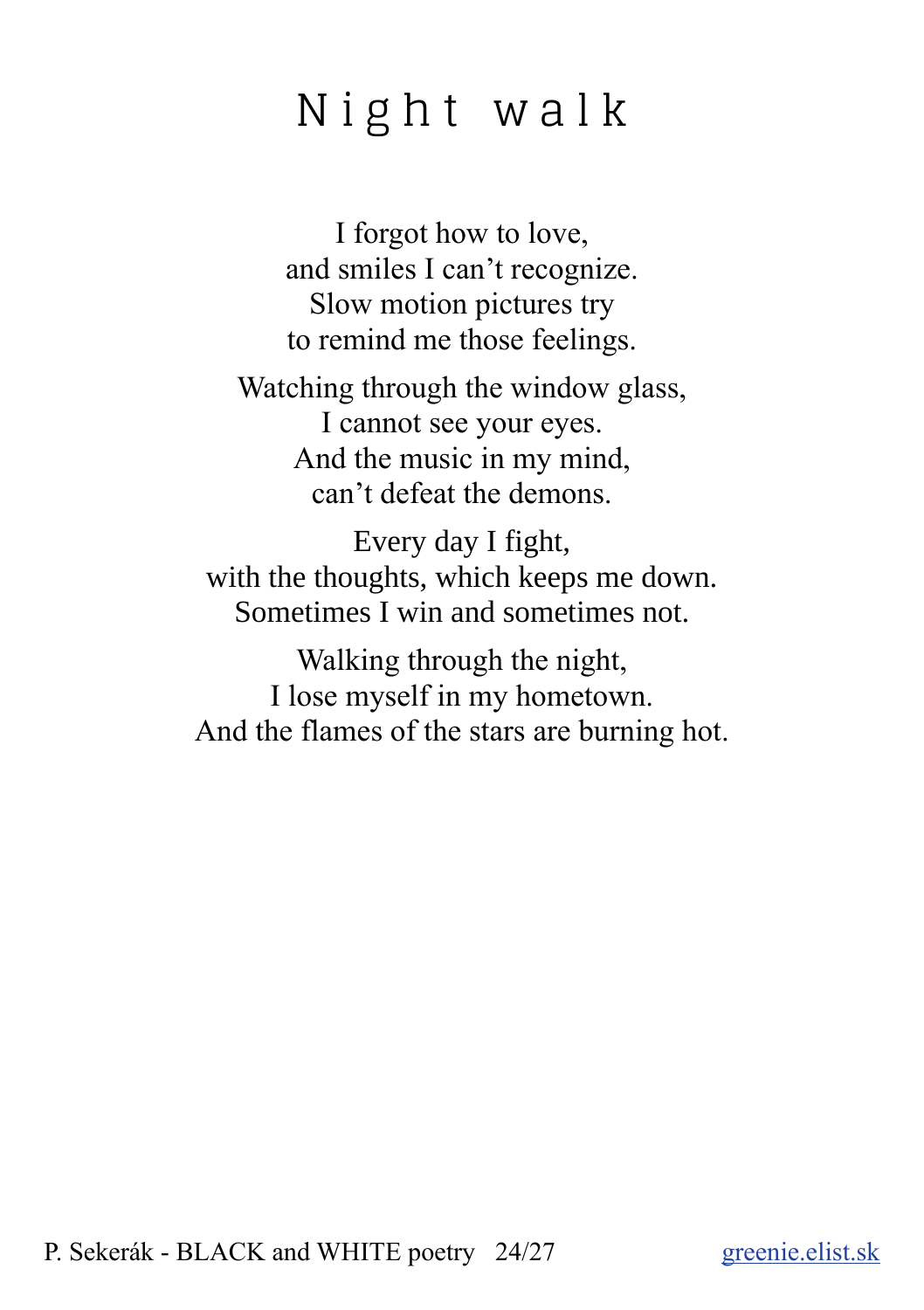#### <span id="page-24-0"></span>The next chapter

Why can't you stop, making all the sad things? I can't fly anymore, with my broken wings.

You still run faster, no matter that I fell down. Like a darkside master, you leave me on the ground.

> You don't look back, no matter how I feel. I wish it was a dream but I know it's real.

You left me alone, and my life goes wrong. I turned the page. Now I must be strong.

P. Sekerák - BLACK and WHITE poetry 25/27 [greenie.](http://greenie.elist.sk/)elist.sk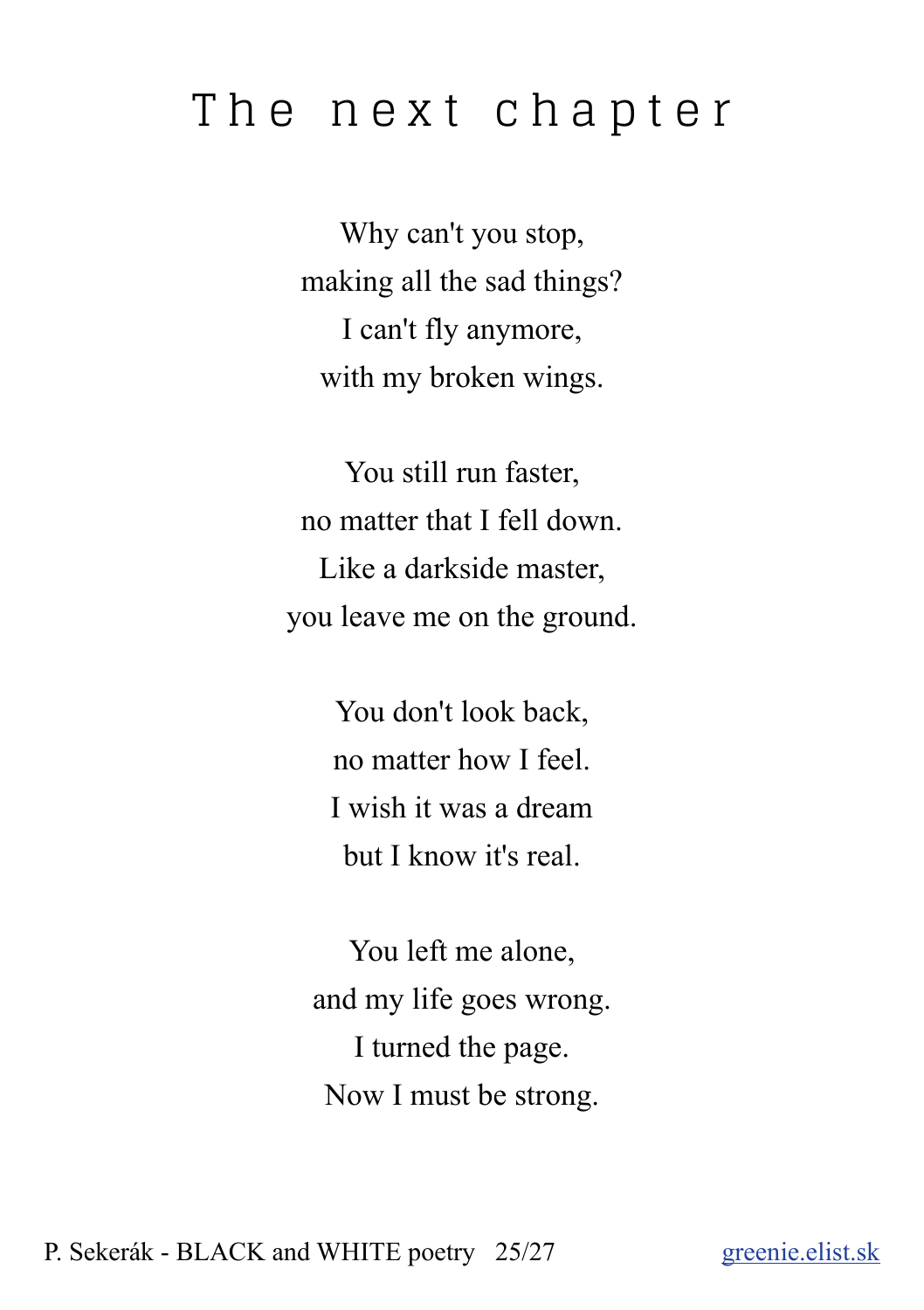# <span id="page-25-0"></span>Bleeding heart

I feel your pain, when your heart is broken. It's in my brain, the word that cannot be spoken.

I hope, it's not too late, to change your shades of sorrow. Will it be our fate? Will you love me tomorrow?